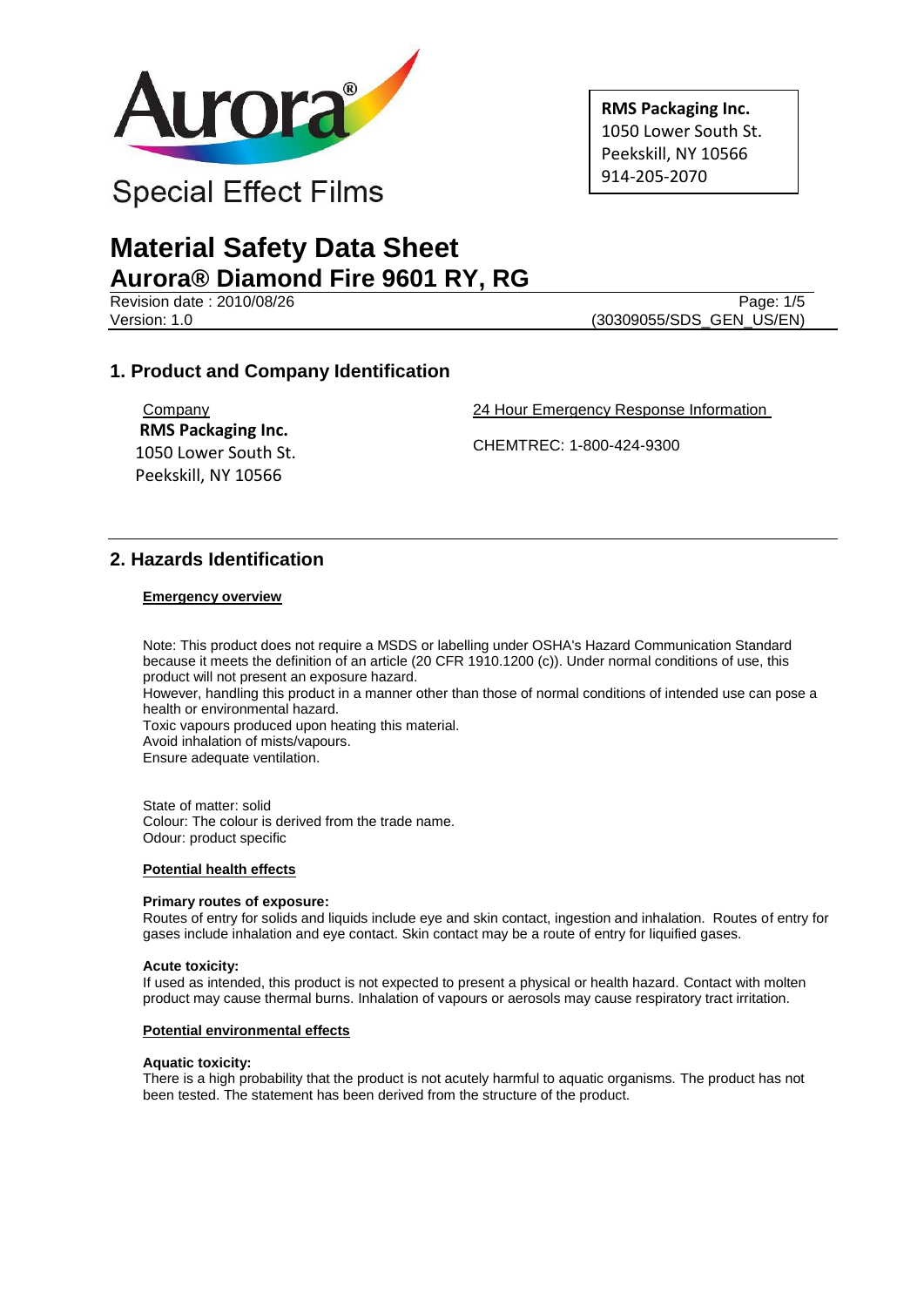Revision date : 2010/08/26 Page: 2/5<br>Version: 1.0 (30309055/SDS GEN US/EN) (30309055/SDS\_GEN\_US/EN)

## **3. Composition / Information on Ingredients**

This product is not regarded as hazardous under current OSHA Hazard Communication standard; CFR 29 Part 1910.1200.

# **4. First-Aid Measures**

#### **If inhaled:**

No hazards anticipated. If generated vapours are inhaled, move to fresh air. If decomposition products are inhaled, remove the affected person to a source of fresh air. Assist in breathing if necessary. Seek medical attention.

#### **If on skin:**

Wash thoroughly with soap and water. Areas affected by molten material should be quickly placed under cold running water. Solidified product should not be pulled from the skin. Seek medical assistance for removal of adhering material.

### **If in eyes:**

Wash affected eyes for at least 15 minutes under running water with eyelids held open. Seek medical attention.

#### **If swallowed:**

Ingestion is not likely in the available physical form. If ingested, seek medical attention.

## **5. Fire-Fighting Measures**

| >200 °C         |
|-----------------|
| does not ignite |
|                 |

not applicable (DIN 51794)

## **Suitable extinguishing media:**

water spray, dry extinguishing media, foam

#### **Additional information:**

Water stops chemical decomposition of substance/product.

#### **Protective equipment for fire-fighting:**

Firefighters should be equipped with self-contained breathing apparatus and turn-out gear.

#### **Further information:**

The degree of risk is governed by the burning substance and the fire conditions. Contaminated extinguishing water must be disposed of in accordance with official regulations.

In case of fire and/or explosion do not breathe fumes.

## **6. Accidental release measures**

#### **Personal precautions:**

Use personal protective clothing.

#### **Environmental precautions:**

Contain contaminated water/firefighting water. Do not discharge into drains/surface waters/groundwater.

#### **Cleanup:**

Sweep/shovel up. Place into suitable container for disposal.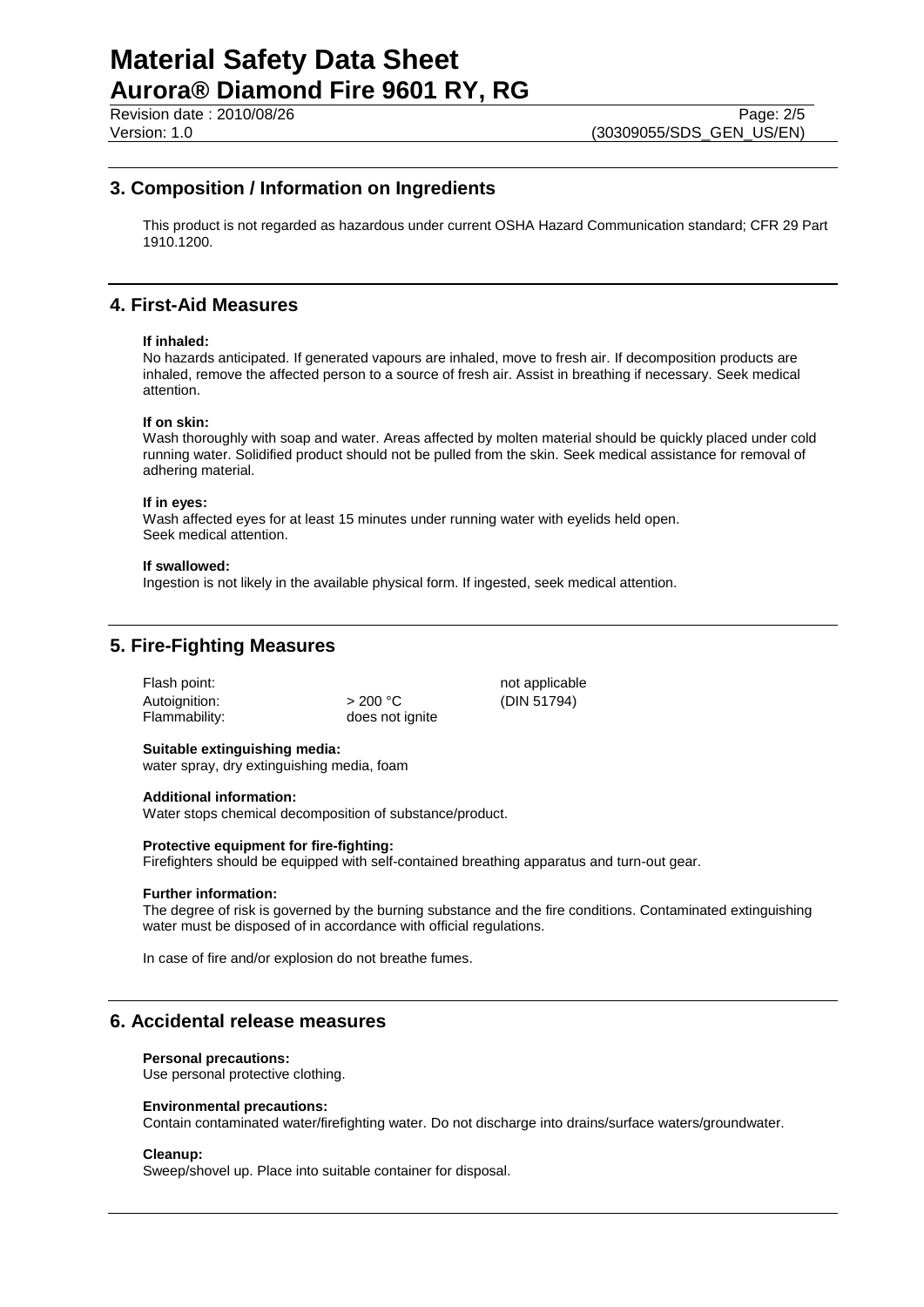## **7. Handling and Storage**

### **Handling**

**General advice:** Ensure adequate ventilation.

**Protection against fire and explosion:** No special precautions necessary.

## **Storage**

**General advice:** Keep in a cool place.

## **8. Exposure Controls and Personal Protection**

#### **Personal protective equipment**

#### **Respiratory protection:**

Observe OSHA regulations for respirator use (29 CFR 1910.134). Wear appropriate certified respirator when exposure limits may be exceeded.

### **Hand protection:**

Wear gloves to prevent contact during mechanical processing and/or hot melt conditions.

#### **Eye protection:**

Eye protection not required.

#### **General safety and hygiene measures:**

Handle in accordance with good industrial hygiene and safety practice. In order to prevent contamination while handling, closed working clothes and working gloves should be used.

# **9. Physical and Chemical Properties**

| Form:<br>Odour:<br>Colour:<br>pH value:<br>Melting point:<br>Partitioning coefficient n-<br>octanol/water (log Pow): | film<br>product specific<br>The colour is derived from the trade name.<br>not soluble<br>$>117$ °C<br>not applicable |
|----------------------------------------------------------------------------------------------------------------------|----------------------------------------------------------------------------------------------------------------------|
| Solubility in water:                                                                                                 | insoluble                                                                                                            |

## **10. Stability and Reactivity**

#### **Conditions to avoid:**

Avoid excessive temperatures. Avoid electro-static discharge.

#### **Hazardous reactions:**

No hazardous reactions when stored and handled according to instructions. The product is chemically stable.

#### **Decomposition products:**

Hazardous decomposition products: No hazardous decomposition products if stored and handled as prescribed/indicated.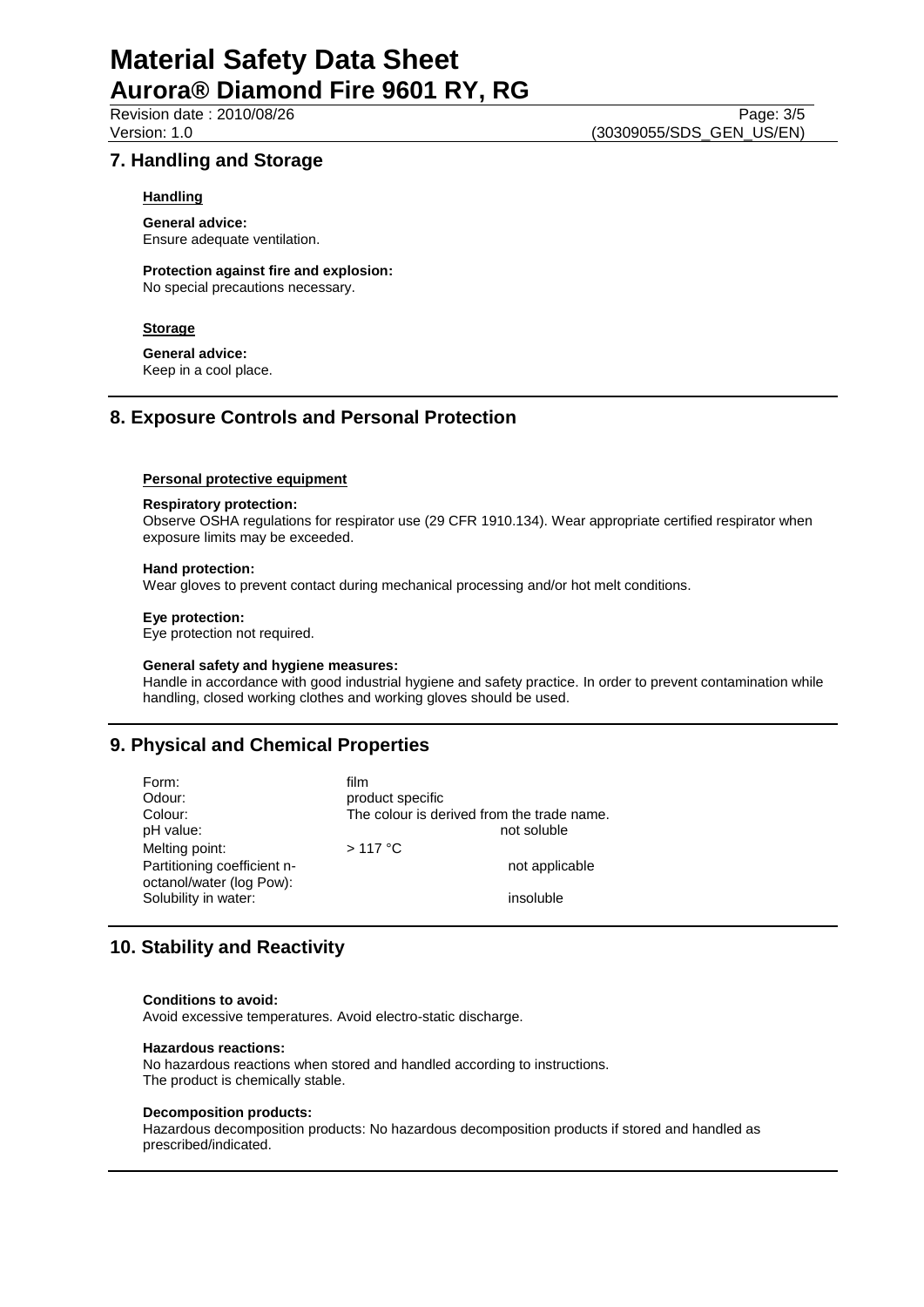## **11. Toxicological information**

### **Acute toxicity**

#### **Oral:**

Expected to be a low ingestion hazard

### **Skin:**

Product not considered to be primary skin irritant.

#### **Eye:**

 Product not considered primary eye irritant, and expected to be a low hazard for usual industrial or commercial handling by trained personnel.

#### **Other Information:**

The product has not been tested. The statements on toxicology have been derived from the structure of the product.

## **12. Ecological Information**

#### **Degradability / Persistence Biological / Abiological Degradation**

Evaluation: Experience shows this product to be inert and non-degradable.

## **13. Disposal considerations**

#### **Waste disposal of substance:**

This product is not regulated by RCRA. Dispose of in accordance with national, state and local regulations.

#### **Container disposal:**

Dispose of in a licensed facility. Empty containers or liners may retain product residues. Recommend crushing, puncturing or other means to prevent unauthorized use of used containers.

# **14. Transport Information**

**Land transport** USDOT

Not classified as a dangerous good under transport regulations

**Sea transport** IMDG

Not classified as a dangerous good under transport regulations

**Air transport** IATA/ICAO

Not classified as a dangerous good under transport regulations